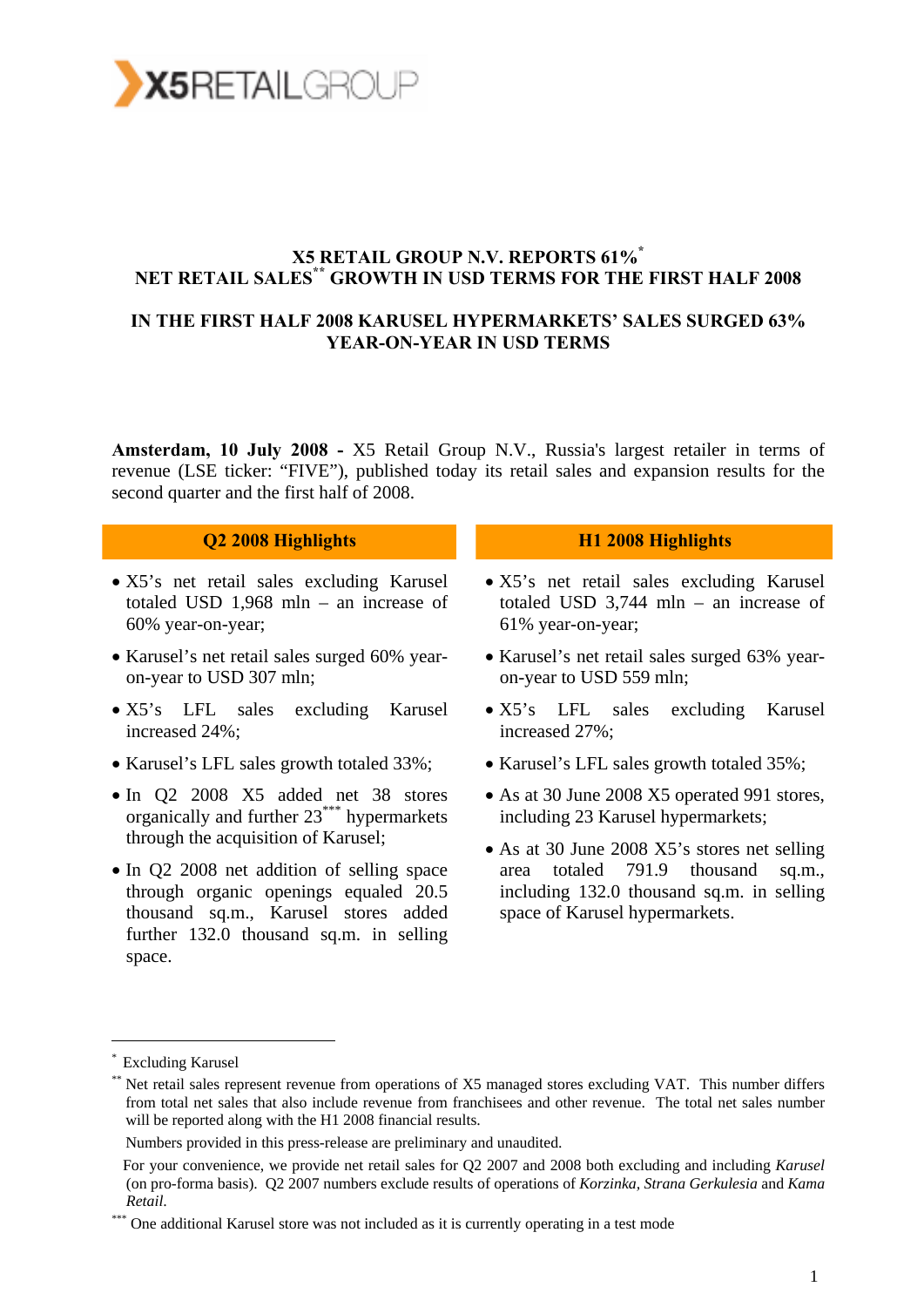

#### **Lev Khasis**, X5 Retail Group CEO, commented:

*"The second quarter was very busy and important period for X5 – we completed the acquisition of Formata and are pleased to report operating results both for X5 Retail Group and Karusel for the first time. The rest of the year will also be challenging time for the Company – in addition to aggressive expansion plans and continuous focus on performance of existing stores, we will need to invest a lot of efforts in integration of acquired Karusel hypermarkets.* 

*Additional area of focus for us going forward will be close cooperation with the government on development of the new retail law. As the Chairman of Russian Association of Retail Companies I see it as my mission to ensure that the new law is designed to meet the interests of Russian consumers and to stimulate the development of the country's still very young retail sector."* 

**Antonio Melo**, X5 Retail Group Chief Operating Officer, added:

"*We are pleased to report healthy sales results in the second quarter of the year, but we believe we could do better. We have identified certain areas for improvement, especially in regional supermarkets and hypermarkets where we plan to focus on enhancement of each store's value proposition and will work with the assortment to ensure that our product mix makes us different from competition and is tailored to meet every customer demand.* 

*As planned, we have begun the integration of Karusel and already started stock taking in Karusel stores. In parallel, we are fine-tuning the initial integration plan based on the data we obtained after acquiring control. Also, given that we have purchased Karusel brand we will review our approach towards rebranding of the acquired stores – as soon as we finalize the necessary analysis, we will inform you of our decision."* 

X5 Retail Group plans to provide an update on the integration progress, inform of any changes in the integration plan, and its decision on rebranding along with the release of the Company's financial results for the first half 2008, which is scheduled for 28 August 2008. Simultaneously X5 will provide revised guidance for the year with our expectations on Karusel stores' performance and new hypermarket openings.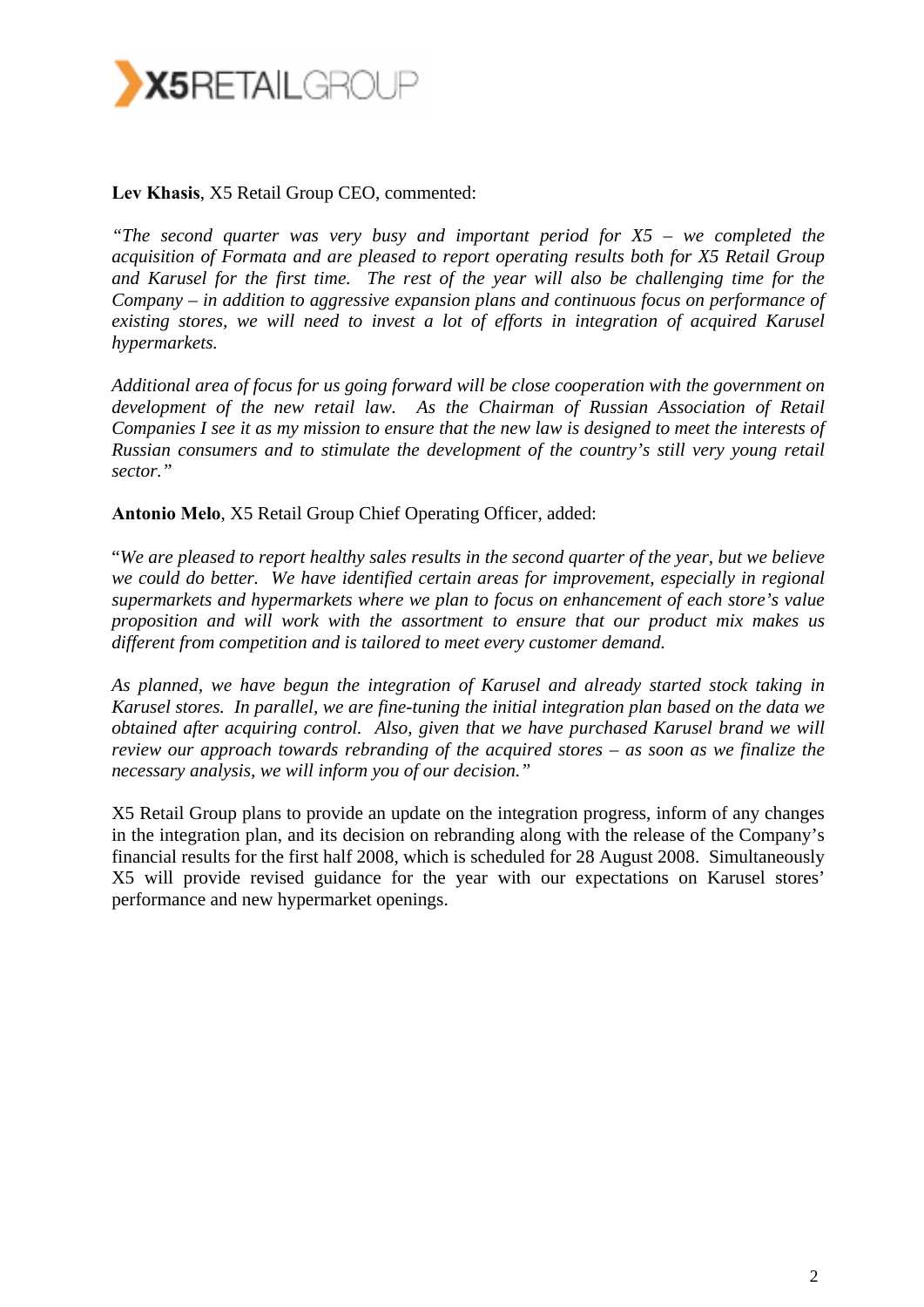

#### **Net Retail Sales Performance**

#### **Net Retail Sales Dynamics by Format**

|                                  |                     |          | % change    |                     |                     | % change    |
|----------------------------------|---------------------|----------|-------------|---------------------|---------------------|-------------|
| <b>USD</b> mln                   | Q <sub>2</sub> 2008 | Q2 2007  | $v$ -0- $v$ | H <sub>1</sub> 2008 | H <sub>1</sub> 2007 | $y - 0 - y$ |
| <b>Hypermarkets</b>              | 134.9               | 90.4     | 49%         | 263.7               | 167.2               | 58%         |
| Supermarkets                     | 696.7               | 457.2    | 52%         | 1,335.3             | 864.7               | 54%         |
| <b>Soft Discounters</b>          | 1,136.8             | 682.4    | 67%         | 2,144.6             | 1,299.5             | 65%         |
| <b>Total excluding Karusel</b>   | 1,968.4             | 1,230.1  | 60%         | 3,743.6             | 2,331.4             | 61%         |
| Karusel Hypermarkets             | 306.7               | 191.3    | 60%         | 558.9               | 342.8               | 63%         |
| <b>Total including Karusel</b> * | 2,275.1             | 1,421.4  | 60%         | 4,302.6             | 2,674.2             | 61%         |
|                                  |                     |          |             |                     |                     |             |
|                                  |                     |          | %change     |                     |                     | % change    |
| <b>RUR</b> mln                   |                     |          | $v$ -0- $v$ |                     |                     | $v$ -0- $v$ |
| Hypermarkets                     | 3,190.5             | 2,341.8  | 36%         | 6,313.5             | 4,360.0             | 45%         |
| Supermarkets                     | 16,478.8            | 11,835.1 | 39%         | 31,971.9            | 22,553.8            | 42%         |
| <b>Soft Discounters</b>          | 26,901.4            | 17,661.0 | 52%         | 51,351.5            | 33,894.5            | 52%         |
| <b>Total excluding Karusel</b>   | 46,570.6            | 31,837.9 | 46%         | 89,636.8            | 60,808.3            | 47%         |
| Karusel Hypermarkets             | 7,262.7             | 4,955.0  | 47%         | 13,383.5            | 8,941.1             | 50%         |

Excluding Karusel, net retail sales for the second quarter 2008 increased by 60% in USD terms (46% in RUR terms) to USD 1,968 mln, translating into a 61% (47% in RUR terms) increase year-on-year to USD 3,744 mln for the first half 2008. Solid sales growth was mainly driven by strong performance of soft discounters in Moscow and the regions and healthy results reported by supermarkets in Moscow and St. Petersburg.

Karusel hypermarkets have demonstrated strong performance in the second quarter 2008, with net retail sales surging 60% year-on-year to USD 307 mln, resulting in a 63% year-on-year growth in the first half of the year (to USD 559 mln) on the back of impressing LFL results and contribution of new stores.

Including Karusel, net retail sales for the first half 2008 totaled USD 4,303 mln, a year-on-year increase of 61% in USD terms (on a pro-forma basis).

<sup>\*</sup> On pro-forma basis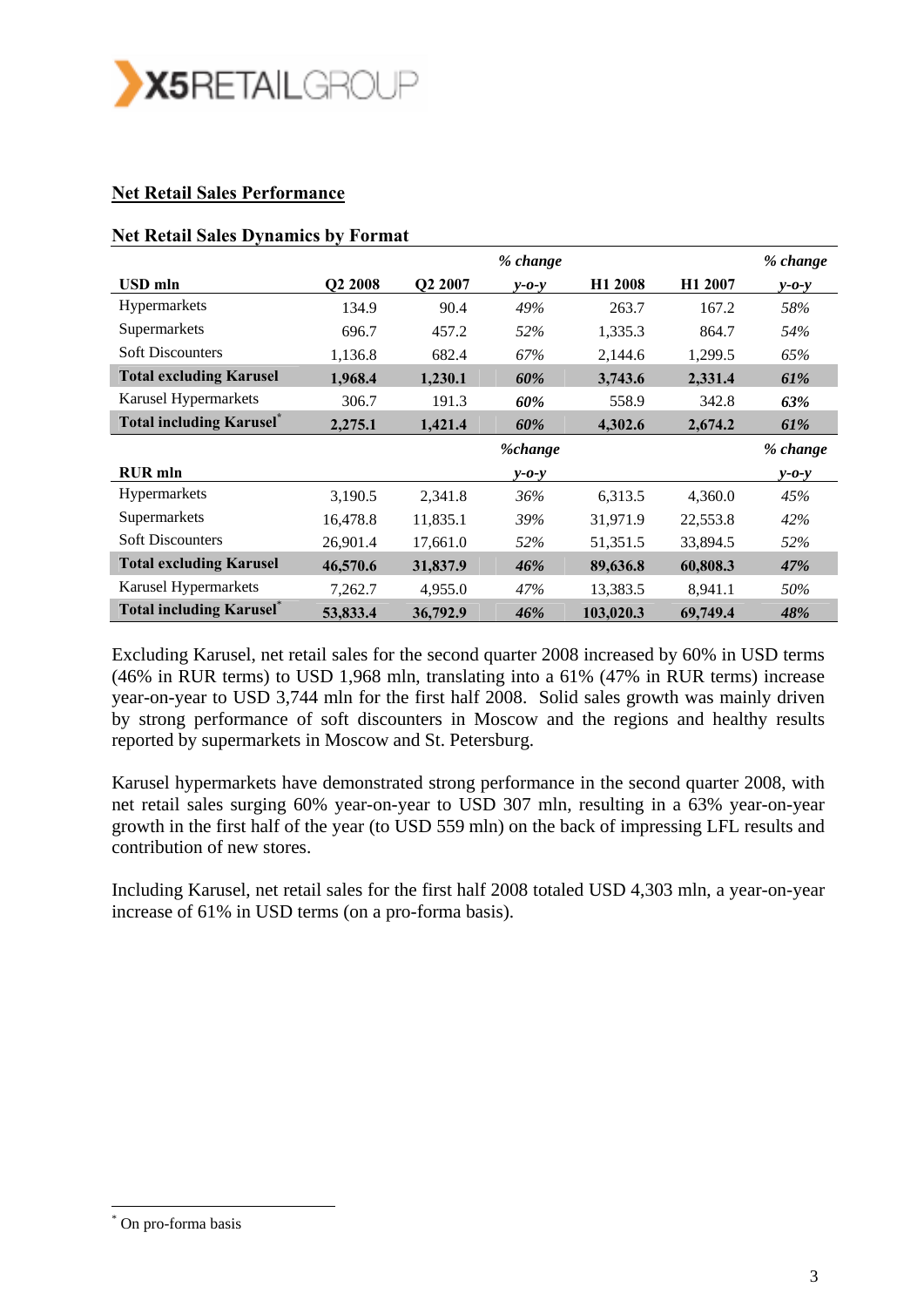

#### **Gross Retail Sales Analysis**\*

| Like-For-Like** Stores Performance (please see Appendix I for detailed LFL performance) |                 |                           |                                 |                   |                           |                                 |
|-----------------------------------------------------------------------------------------|-----------------|---------------------------|---------------------------------|-------------------|---------------------------|---------------------------------|
|                                                                                         |                 | O <sub>2</sub> 2008       |                                 |                   | H <sub>1</sub> 2008       |                                 |
| <b>Based on RUR-denominated</b><br>gross retail sales                                   | Total<br>LFL, % | Traffic.<br>$\frac{0}{0}$ | <b>Basket.</b><br>$\frac{0}{0}$ | Total<br>LFL, $%$ | Traffic.<br>$\frac{6}{9}$ | <b>Basket.</b><br>$\frac{6}{6}$ |
| <b>Hypermarkets</b>                                                                     | 18              |                           | 17                              | 23                | 8                         | 15                              |
| Supermarkets                                                                            | 25              | 6                         | 19                              | 30                | 11                        | 19                              |
| <b>Soft Discounters</b>                                                                 | 25              | 4                         | 21                              | 25                | 5                         | 20                              |
| <b>Total excluding Karusel</b>                                                          | 24              | 4                         | <b>20</b>                       | 27                | 7                         | <b>20</b>                       |
| Karusel Hypermarkets                                                                    | 33              | 10                        | 23                              | 35                | 14                        | 21                              |
| <b>Total including Karusel***</b>                                                       | 26              |                           | 21                              | 28                | 7                         | 21                              |

#### *Gross Retail Sales Dynamics*

|                                                       |              | Q <sub>2</sub> 2008       |                                       | H <sub>1</sub> 2008 |                        |                                        |
|-------------------------------------------------------|--------------|---------------------------|---------------------------------------|---------------------|------------------------|----------------------------------------|
| <b>Based on RUR-denominated</b><br>gross retail sales | LFL,<br>$\%$ | <i>Expansion,</i><br>$\%$ | <b>Total</b><br>change %,<br>excl. FX | LFL,<br>%           | <i>Expansion,</i><br>% | <b>T</b> otal<br>change %,<br>excl. FX |
| Hypermarkets                                          | 18           | 18                        | 36                                    | 23                  | 21                     | 44                                     |
| Supermarkets                                          | 25           | 14                        | 39                                    | 30                  | 12                     | 42                                     |
| <b>Soft Discounters</b>                               | 25           | 27                        | 52                                    | 25                  | 26                     | 51                                     |
| <b>Total excluding Karusel</b>                        | 24           | 22                        | 46                                    | 27                  | 21                     | 48                                     |
| Karusel Hypermarkets                                  | 33           | 13                        | 46                                    | 35                  | 15                     | 50                                     |
| <b>Total including Karusel***</b>                     | 26           | <b>20</b>                 | 46                                    | 28                  | <b>20</b>              | 48                                     |
| <b>FX</b> Effect                                      |              |                           | 14                                    |                     |                        | 13                                     |
| Total change y-o-y, %                                 |              |                           | 60                                    |                     |                        | 61                                     |

For the second quarter 2008, LFL sales, excluding Karusel, surged 24% in RUR terms, composed of 4% increase in traffic and 20% increase in average basket. Expansion brought additional 22% in terms of growth. As a result, first half 2008 LFL sales increased by 27% with traffic growing by 7% and basket – by 20%, while 21% came from expansion.

During the first half of the year X5 continued to restrain prices growth and invest in its customer loyalty – in June 2008 product prices on X5's shelves increased on average by 13% year-on-year compared to officially reported CPI in Russia of 15.1% (June 2008 to June 2007).

In this section all sales dynamics analysis is based on RUR-denominated gross sales (including VAT, excluding FX). Net sales RUR growth rates may immaterially differ due to effective VAT rate.<br>Like-for-like comparisons of retail sales between two periods are comparisons of retail sales in local currency

<sup>(</sup>including VAT) generated by the relevant stores. The stores that are included in like-for-like comparisons are those that have operated for at least twelve full months preceding the beginning of the last month of the reporting period. Their sales are included in like-for-like calculation starting from the first day of the month following the month of the store opening. The like-for-like comparison for each store takes into account retail sales generated by that store during the same months it was in operation in both the reporting period and the period of comparison. The retail sales of all the relevant stores in the relevant months are then aggregated and compared. Like-for-like sales are calculated on the basis of traffic and basket amounts of relevant stores in the period under review.<br>On pro-forma basis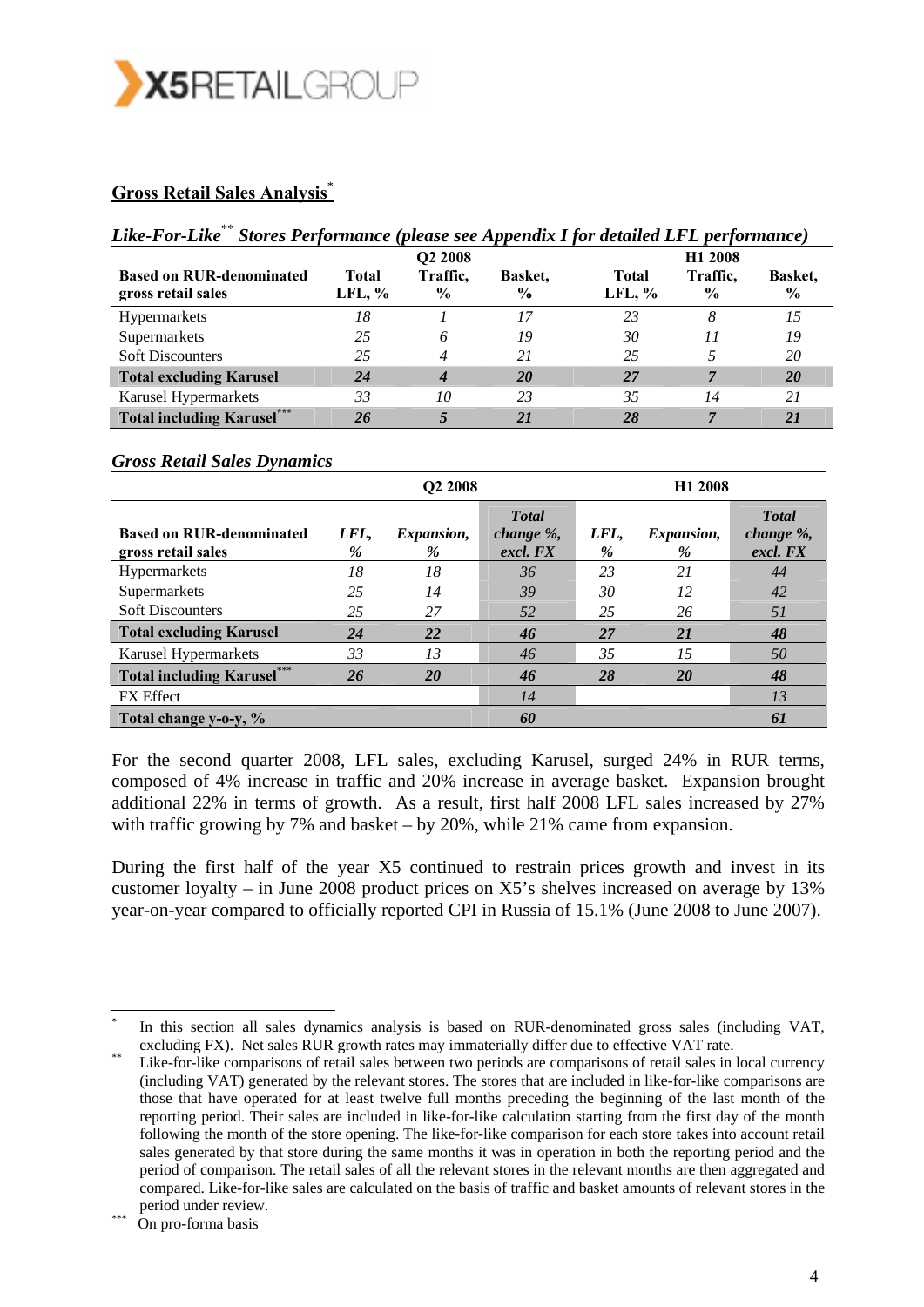

Including Karusel, on a pro-forma basis second quarter 2008 LFL sales increased 26% in RUR terms on the back of 5% growth in traffic and 21% increase in average basket. Expansion added 20% in terms of growth. As a result, first half 2008 LFL sales (including Karusel) increased 28% (7% growth in traffic and 21% - in average basket) with additional 20% delivered by non-LFL stores.

#### X5 Hypermarkets

For the second quarter 2008, hypermarket sales increased 36%, excluding FX effect. This growth came as a result of an 18% increase in LFL sales with another 18% added by non-LFL stores. X5 hypermarkets performance in the second quarter was affected by remodeling process of two stores (in Moscow and in Lipetsk) in line with newly developed hypermarket concept, several regional stores underperformed as competitors opened their hypermarkets in the neighborhood. X5 believes that its new hypermarket concept is well designed to address this situation and continues to invest efforts in increasing its hypermarkets' appeal to customers by gradually introducing it in existing stores.

For the first half 2008, gross sales in the hypermarket format increased by 44% in RUR terms (LFL sales up 23%, non-LFL stores sales up 21%).

#### Supermarkets

For the second quarter 2008, supermarket sales grew by 39%, excluding FX effect, as a result of 25% surge in LFL sales and 14% coming from expansion. Impressively strong LFL results are due to outperformance of supermarkets located in Moscow and St. Petersburg, which reported healthy growth both in traffic and average basket.

For the first half 2008, gross sales in the supermarket format increased by 42% in RUR terms (LFL sales up 30%, non-LFL stores sales up 12%).

#### Soft Discounters

For the second quarter 2008 soft discounter sales grew by 52%, excluding FX effect, as a result of a 25% surge in LFL sales and 27% coming from expansion. The strongest LFL growth in the soft discounter format was demonstrated by regional stores (up 42%) underpinning success of the format in the regions, while flat traffic in St. Petersburg reflects highly competitive environment in the city (total LFL growth in soft discounters in St. Petersburg totaled 17%).

For the first half 2008, gross sales in the soft discounter format increased by 51% in RUR terms (LFL sales up 27%, new stores sales up 21%).

#### Karusel Hypermarkets

For the second quarter 2008 Karusel sales grew by 46%, excluding FX effect, as a result of a 33% surge in LFL sales and 13% coming from expansion. The strongest LFL sales growth was reported by Karusel stores located in St. Petersburg (35%), while the highest traffic growth was delivered by Karusel stores in the regions – plus 23%.

For the first half 2008, gross sales in Karusel hypermarkets increased by 50% in RUR terms (LFL sales up 35%, non-LFL stores sales up 15%).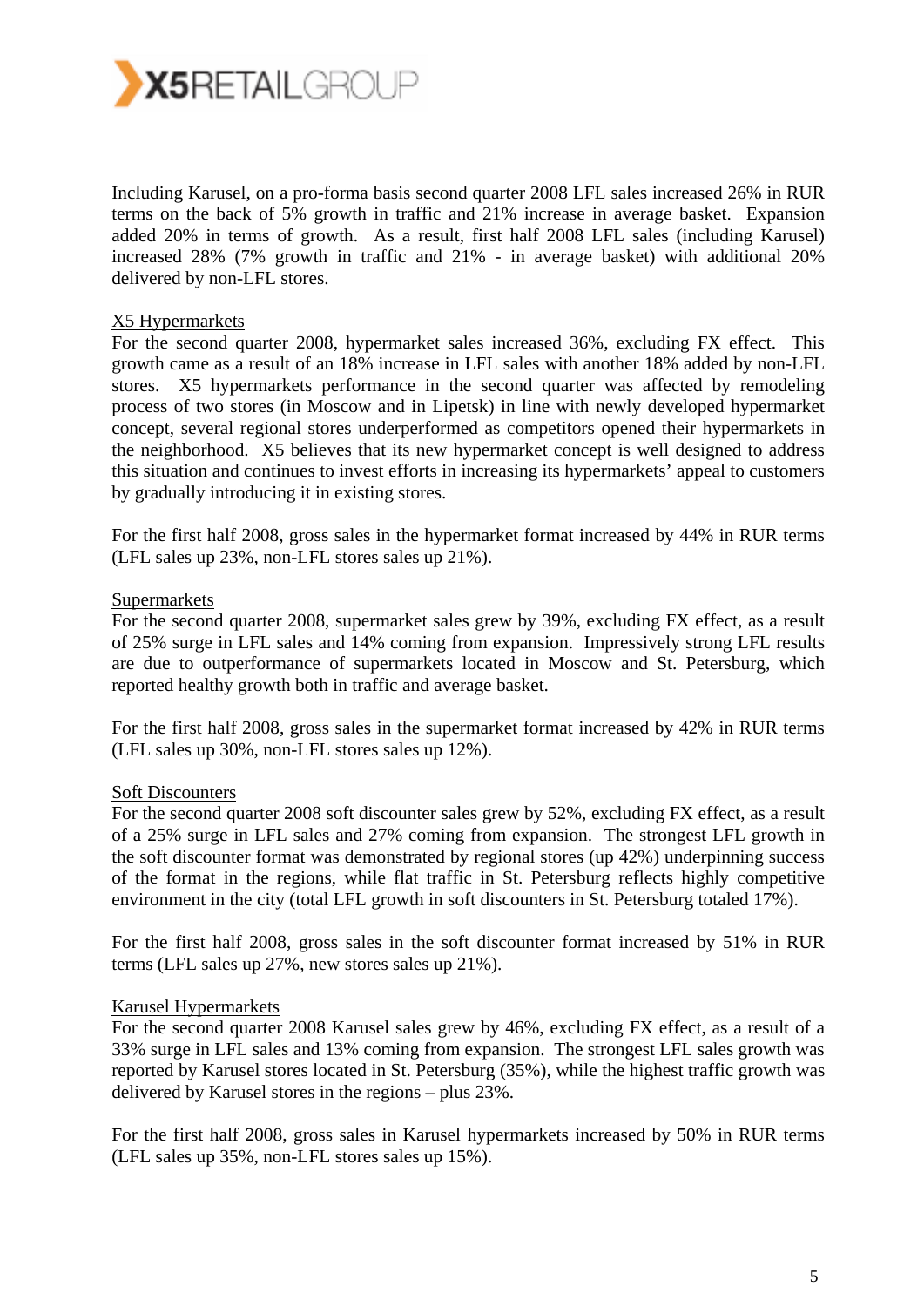

### **Expansion**

|                                          | 31-Dec-07 | As of<br>31-Mar-08           | 30-Jun-08 | <b>Net Added</b><br>in Q2 '08 | <b>Net Added</b><br>in H1 '08 | % change<br>$vs$ 31-Dec-07 |
|------------------------------------------|-----------|------------------------------|-----------|-------------------------------|-------------------------------|----------------------------|
| Selling Space, sq. m.                    |           |                              |           |                               |                               |                            |
| Hypermarkets                             | 59,963    | 64,111                       | 65,187    | 1,076                         | 5,224                         | 9%                         |
| Supermarkets                             | 191,729   | 196,102                      | 205,333   | 9,231                         | 13,603                        | 7%                         |
| <b>Soft Discounters</b>                  | 357,517   | 379,084                      | 389,321   | 10,237                        | 31,804                        | 9%                         |
| <b>Total excluding</b><br><b>Karusel</b> | 609,209   | 639,297                      | 659,840   | 20,544                        | 50,631                        | 8%                         |
| Karusel Hypermarkets                     |           | $\qquad \qquad \blacksquare$ | 132,014   | 132,014                       | 132,014                       |                            |
| <b>Total including</b><br><b>Karusel</b> | 609,209   | 639,297                      | 791,854   | 152,558                       | 182,645                       | 30%                        |
| # of Stores                              |           |                              |           |                               |                               |                            |
| Hypermarkets                             | 15        | 16                           | 16        |                               | 1                             | 7%                         |
| Supermarkets                             | 179       | 183                          | 190       | 7                             | 11                            | 6%                         |
| <b>Soft Discounters</b>                  | 674       | 731                          | 762       | 31                            | 88                            | 13%                        |
| <b>Total excluding</b><br><b>Karusel</b> | 868       | 930                          | 968       | 38                            | 100                           | $12\%$                     |
| Karusel Hypermarkets                     |           |                              | 23        | 23                            | 23                            |                            |
| <b>Total including</b><br><b>Karusel</b> | 868       | 930                          | 991       | 61                            | 123                           | <b>14%</b>                 |

In the second quarter 2008, X5 Retail Group N.V. added organically net 38 stores, including 31 soft discounter and seven supermarkets with a total net selling space of 20.5 thousand sq.m. Karusel acquisition added 23 hypermarkets to X5's store network (132.0 thousand sq.m. in selling space). Altogether, during the first half 2008 X5 entered five new cities: Perm, Tver, Kaluga, Velikiy Novgorod and Izhevsk.

As a result, at 30 June 2008, X5 Retail Group N.V., operated 991 stores in total, consisting of 762 soft discounters, 190 supermarkets, and 39 hypermarket stores (including 23 Karusel hypermarkets), with the total net selling space of 791.9 thousand sq. m..

#### *Franchisees Expansion and Buy-Out Update*

In the second quarter 2008, in accordance with the agreement between X5 and the former owners of Pyaterochka franchisee in Chelyabinsk, X5 purchased further 24% in the company that operates Pyaterochka stores in Yekaterinburg and Chelyabinsk for approximately USD 11 million (the chain's sales for 2007 exceeded USD 160 million). As a result, X5's stake in the business increased to 75%. As per the agreement, X5 has an option to purchase the remaining 25% in 2009. Purchase price will be determined on the basis of the chain's sales for 2008.

Additionally, X5 signed a new franchising agreement with the Prodmag company (Ivanovo) to develop a chain of Pyaterocka stores in the Ivanovo and Kostroma regions. In accordance with the agreement*, Prodmag* is obliged to open no fewer than 30 Pyaterochka stores in the Ivanovo and Kostroma regions within two years. The parties have also signed a call option agreement enabling X5 to buy-out *Prodmag*'s chain. The option is exercisable in 2011, which is in line with the Company's planned timing for entering these regions. Purchase price will depend on the chain's performance in 2010.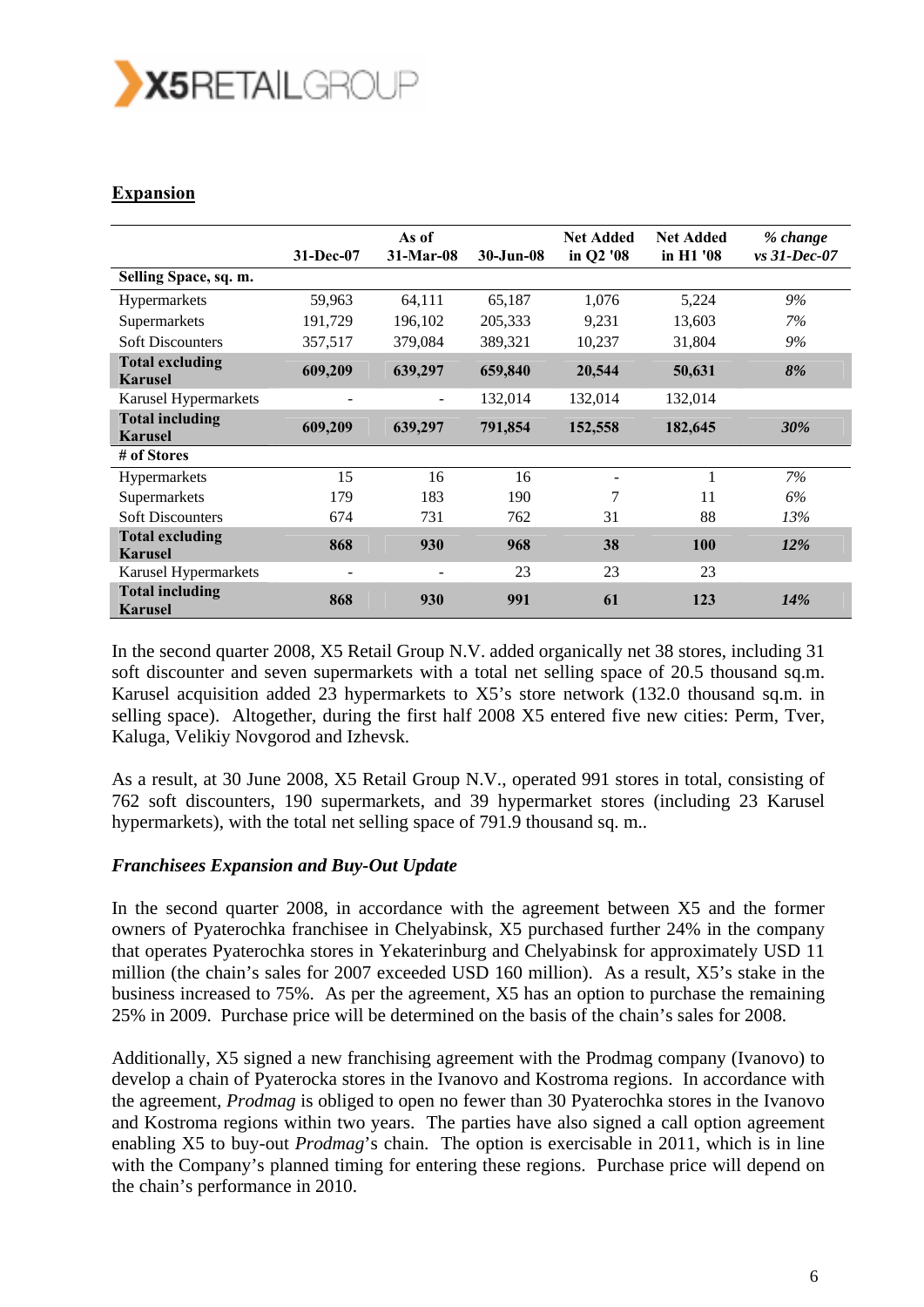

Overall, at the end of the first half 2008 the Company's franchisee store network totaled 710 stores across Russia and in Kazakhstan, including 8 *Perekrestok* and 702 *Pyaterochka* stores – these numbers take into account the buy out of 27 Kama-Retail's Pyaterochka stores that are now reported as Company-managed stores. X5 Retail Group does not consolidate franchisee stores' sales. The Group receives royalty payments from franchisees and reports them as other revenue.

#### **Logistics Infrastructure Development**

During the first half 2008 X5 Retail Group substantially increased its storage capacity – it added net four distribution centers (DCs) (one DC in Chelyabinsk was closed) with the total storage area of 45.1 thousand sq.m. As a result, as at 30 June 2008 the Group had 14 DCs totaling 188.8 thousand sq.m., including six DCs in Moscow (total storage space of 123.7 thousand sq.m.), three DCs in St. Petersburg (total storage space of 37.2 thousand sq.m.), one DC in Nizhniy Novgorod (storage space of 13.5 thousand sq.m.), one DC in Chelyabinsk (6.6 thousand sq.m.), one DC in Yekaterinburg (2.5 thousand sq.m.) one DC in Perm (3.6 thousand sq.m.) and one in Lipetsk (1.7 thousand sq.m.). Six Moscow-based DCs mentioned above include a distribution center in Lobnya (the Moscow region) with the storage area of 32.0 thousand sq.m., which X5 acquired in the second quarter 2008. This distribution center is currently under reconstruction and is planned for opening in October this year.

#### **Karusel Integration and Outlook for 2008**

X5 Retail Group N.V. has acquired operational control over Karusel hypermarkets on 27 June 2008 and has begun the integration process. X5 is revising its previously developed integration plan in line with more detailed and accurate information it obtained after the completion of the acquisition. Also, based on the fact that X5 has purchased Karusel brand, the Company now is evaluating all the pro's and con's of potential rebranding of acquired hypermarkets and might reconsider its initial approach.

As soon as the Company finalizes its analysis, it plans to provide the market with detailed information on the integration progress and inform of any changes to the initially announced integration plan, including its decision on rebranding. X5 also plans to provide updated guidance for the full year 2008 including expectations on performance of Karusel stores and new hypermarket openings. We expect to make such announcements along with the release of our first half 2008 financial results, which is currently scheduled for 28 August 2008.

As far as outstanding issues with former Formata (the owner of Karusel hypermarket chain) shareholders are concerned, as announced earlier, the Company is considering how best to resolve these issues and will keep the market updated of any developments in this respect.

#### **Expected Changes in Financial Reporting**

Starting from the second quarter 2008 X5 plans to introduce new reporting schedule based on limited audit reviews on a quarterly basis and one full-scope yearly audit.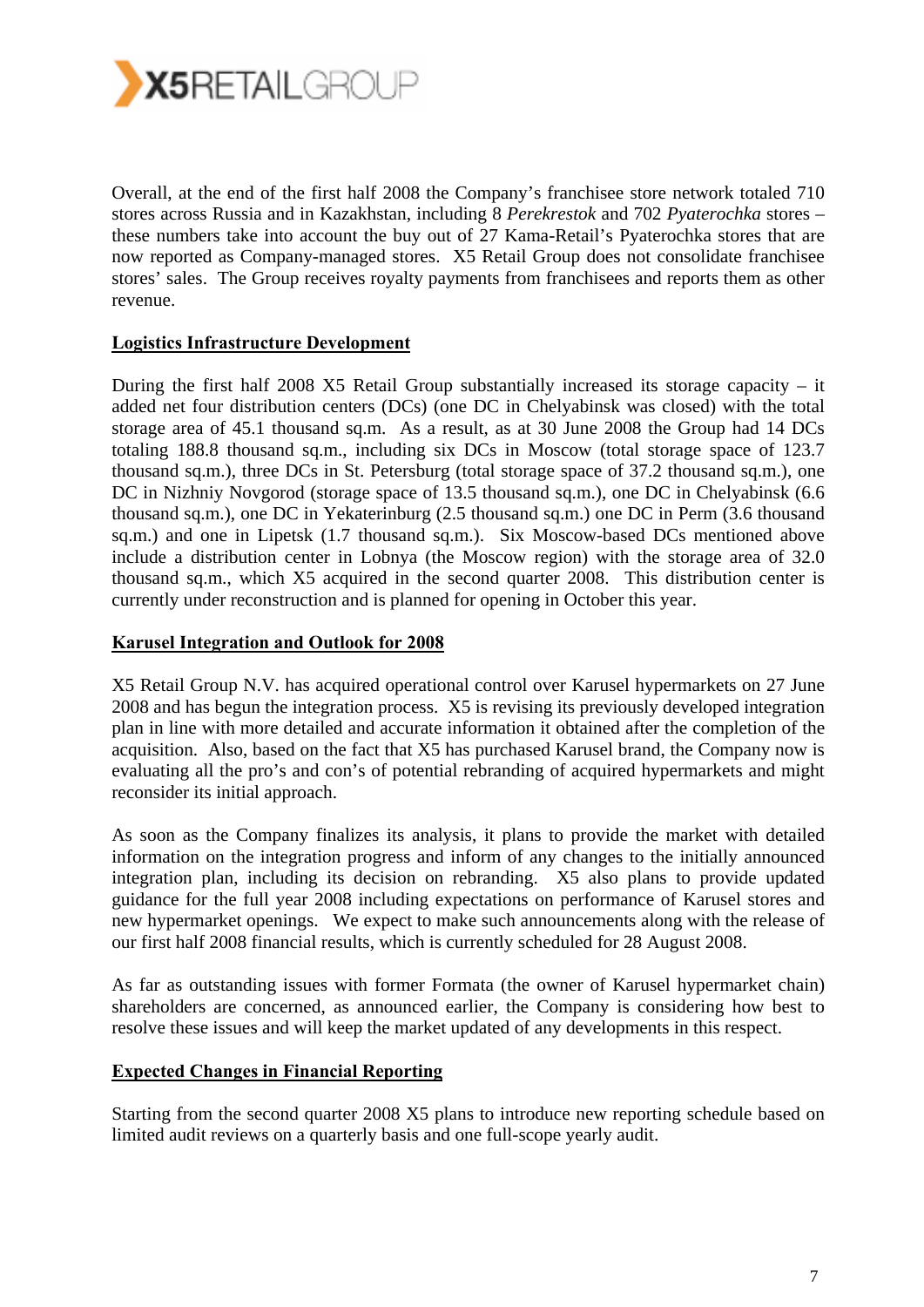![](_page_7_Picture_0.jpeg)

#### **Appendices**

- **I. LFL Store Performance by Format and Region**
- **II. Net Retail Sales Performance by Region**
- **III. Average Ticket and Number of Customers**
- **IV. Net Selling Space Addition by Format and Region**
- **V. Net Store Addition by Format and Region**
- **VI. Financial Calendar for 2008**

*For further details please contact* 

**Anna Kareva IR Director Tel.: +7 (495) 502-9751**  *e-mail: anna.kareva@x5.ru* **Elena Cherkalova PR Manager Тел.: +7 (495) 950-5577**  *e-mail: elena.cherkalova@x5.ru*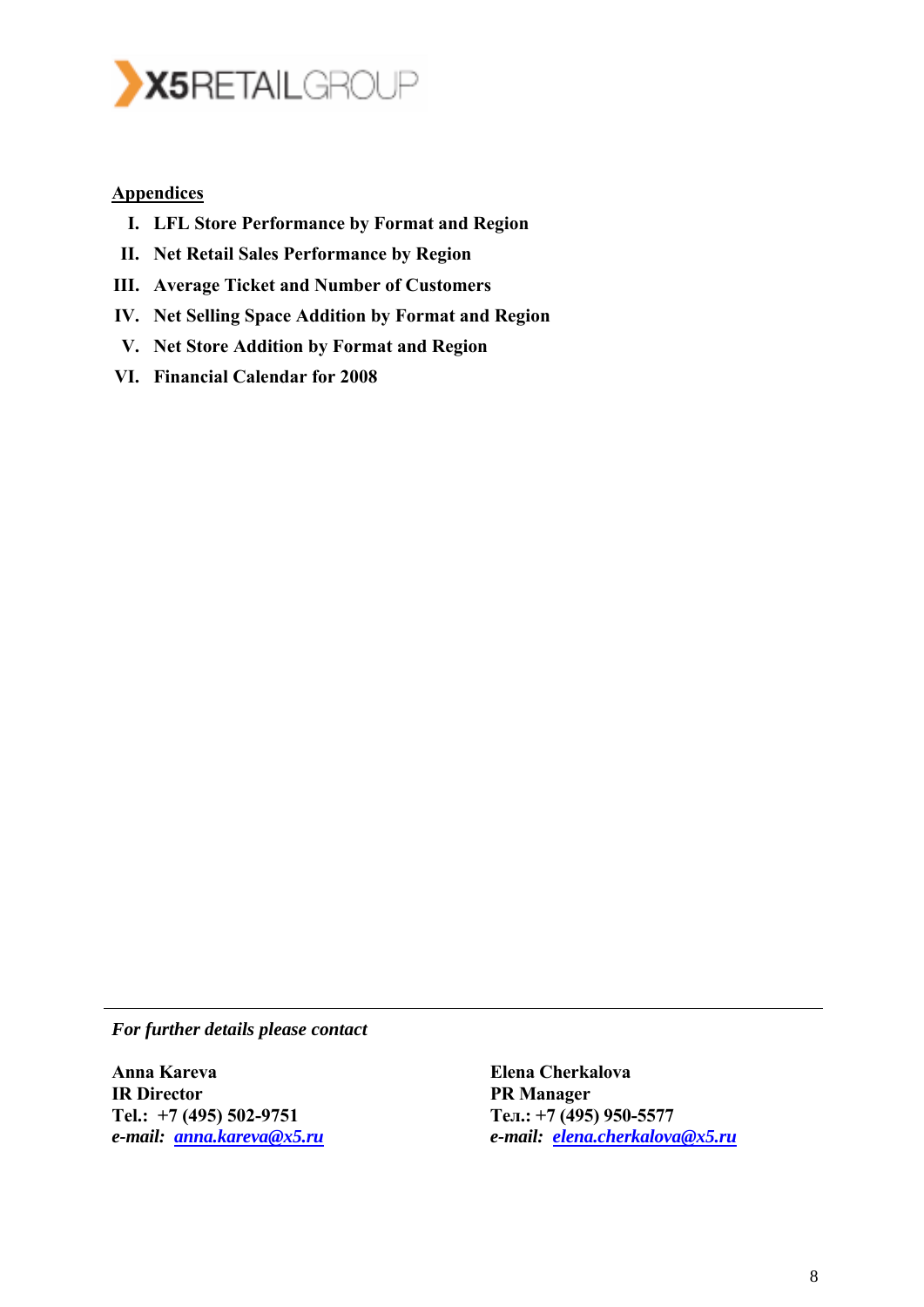![](_page_8_Picture_0.jpeg)

#### **Note to Editors:**

#### **X5 Retail Group**

X5 Retail Group N.V. is Russia's largest food retailer in terms of sales. The Company was created as a result of a merger between Pyaterochka (soft discounter chain) and Perekrestok (supermarket chain) on 18 May 2006.

As at 30 June 2008, X5 had 991 Company-managed stores located in Moscow, St. Petersburg and other regions of European Russia, Urals and Ukraine, including 762 soft discount stores, 190 supermarkets and 39 hypermarkets.

As of 30 June 2008, X5's franchisees operated 710 stores across Russia and in Kazakhstan.

X5's net sales for the full year 2007 reached USD 5,320 mln, an increase of 53% year-on-year. Gross profit for the period totaled USD 1,404 mln, EBITDA amounted to USD 479 mln. Full year 2007 net income reached USD 144 mln.

X5 Retail Group N.V.'s net retail sales for the first half 2008 surged 61% in USD terms and reached USD 3,744 mln (excluding Karusel). Including Karusel on pro-forma basis the Company's net retail sales for the first half 2008 totaled USD 4,303 mln.

#### *Forward looking statements:*

*This announcement includes statements that are, or may be deemed to be, "forward-looking statements". These forward-looking statements can be identified by the fact that they do not only relate to historical or current events. Forward-looking statements often use words such as" anticipate", "target", "expect", "estimate", "intend", "expected", "plan", "goal" believe", or other words of similar meaning.* 

*By their nature, forward-looking statements involve risk and uncertainty because they relate to future events and circumstances, a number of which are beyond X5 Retail Group N.V.'s control. As a result, actual future results may differ materially from the plans, goals and expectations set out in these forward-looking statements.* 

*Any forward-looking statements made by or on behalf of X5 Retail Group N.V. speak only as at the date of this announcement. Save as required by any applicable laws or regulations, X5 Retail Group N.V. undertakes no obligation publicly to release the results of any revisions to any forward-looking statements in this document that may occur due to any change in its expectations or to reflect events or circumstances after the date of this document.*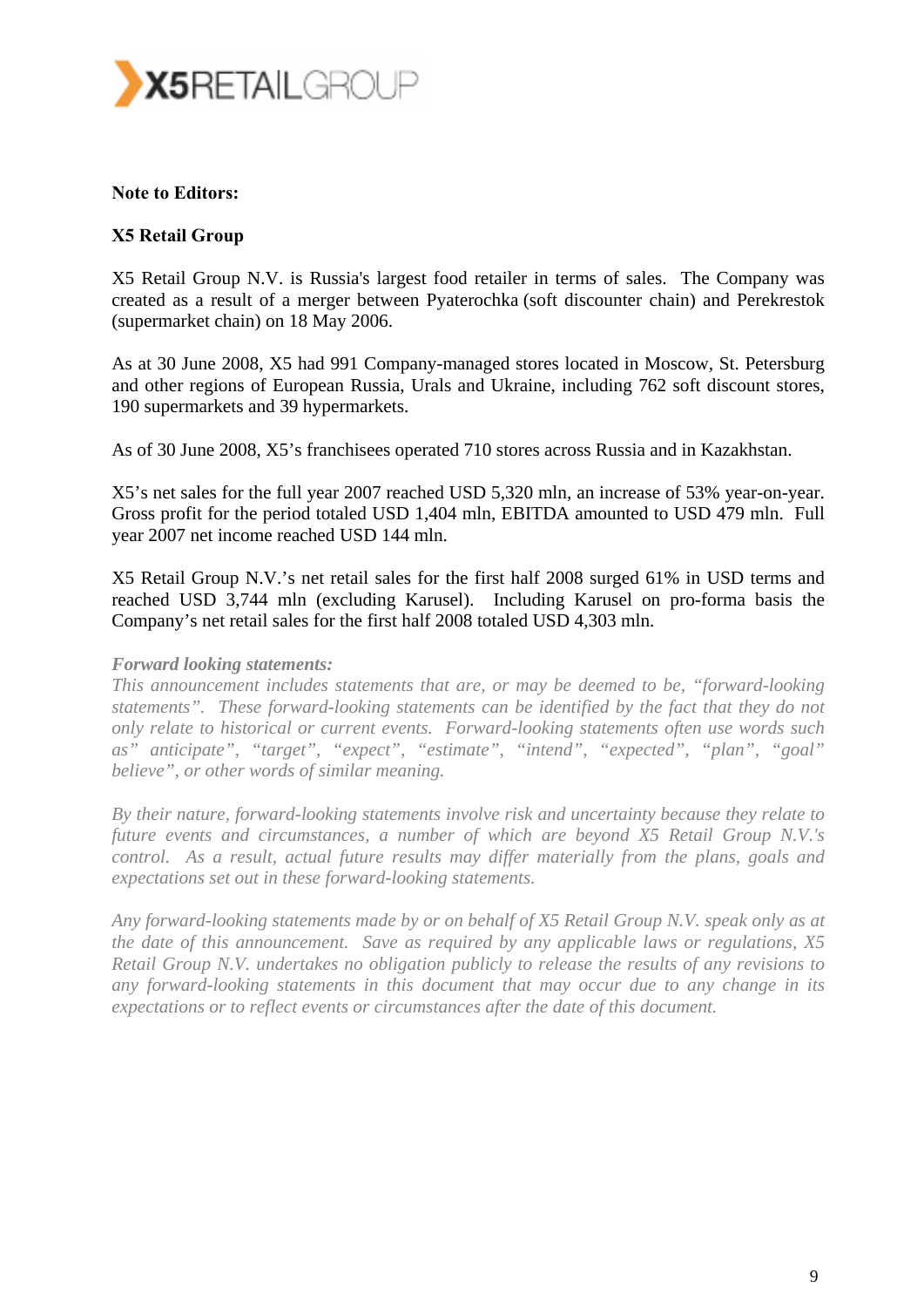![](_page_9_Picture_0.jpeg)

### Appendix I: LFL Store Performance by Format and Region<sup>\*</sup>

|                                        | <b>Total</b> | Q2 2008<br>Traffic,         | Basket,                  | <b>Total</b> | H1 2008<br>Traffic,     | Basket,                  |
|----------------------------------------|--------------|-----------------------------|--------------------------|--------------|-------------------------|--------------------------|
|                                        | LFL, %       | $\frac{0}{0}$               | $\frac{0}{0}$            | LFL, %       | $\frac{0}{0}$           | $\frac{0}{0}$            |
| <b>Moscow &amp; the Moscow Region</b>  |              |                             |                          |              |                         |                          |
| Hypermarkets                           | 23           | $\overline{4}$              | 19                       | 25           | 6                       | 19                       |
| Supermarkets                           | 30           | 8                           | 22                       | 34           | 13                      | 21                       |
| <b>Soft Discounters</b>                | 31           | 6                           | 25                       | 32           | 7                       | 25                       |
| <b>Total excluding Karusel</b>         | 30           | 6                           | 24                       | 33           | $\boldsymbol{g}$        | 24                       |
| Karusel Hypermarkets                   | 27           | $\mathfrak{Z}$              | 24                       | 29           | 6                       | 23                       |
| <b>Total including Karusel**</b>       | 30           | 6                           | 24                       | 33           | 9                       | 24                       |
|                                        |              |                             |                          |              |                         |                          |
| <b>St. Petersburg &amp; North-West</b> |              |                             |                          |              |                         |                          |
| Hypermarkets                           |              | $\overline{\phantom{a}}$    | $\overline{\phantom{a}}$ |              |                         | $\overline{\phantom{a}}$ |
| Supermarkets                           | 30           | 12                          | 18                       | 31           | 15                      | 16                       |
| <b>Soft Discounters</b>                | 17           | $\overline{\phantom{a}}$    | 17                       | 16           | $\frac{1}{2}$           | 16                       |
| <b>Total excluding Karusel</b>         | 18           | $\boldsymbol{l}$            | 17                       | 17           | $\overline{2}$          | 15                       |
| Karusel Hypermarkets                   | 35           | 10                          | 25                       | 36           | 13                      | 23                       |
| <b>Total including Karusel**</b>       | 23           | $\overline{2}$              | 21                       | 23           | $\overline{\mathbf{3}}$ | 20                       |
|                                        |              |                             |                          |              |                         |                          |
| <b>Regions</b>                         |              |                             |                          |              |                         |                          |
| Hypermarkets                           | 14           | $\overline{\phantom{a}}$    | 14                       | 21           | 8                       | 13                       |
| Supermarkets                           | 11           | $-I$                        | 12                       | 15           | $\overline{4}$          | 11                       |
| <b>Soft Discounters</b>                | 42           | 16                          | 26                       | 45           | 19                      | 26                       |
| <b>Total excluding Karusel</b>         | 17           | 5                           | 12                       | 22           | 10                      | 12                       |
| Karusel Hypermarkets                   | 31           | 23                          | $\boldsymbol{8}$         | 34           | 30                      | $\overline{4}$           |
| <b>Total including Karusel**</b>       | 18           | 5                           | 13                       | 23           | 10                      | 13                       |
|                                        |              |                             |                          |              |                         |                          |
| <b>X5 Retail Group</b>                 |              |                             |                          |              |                         |                          |
| Hypermarkets                           | 18           | 1                           | 17                       | 23           | 8                       | 15                       |
| Supermarkets                           | 25           | 6                           | 19                       | 30           | 11                      | 19                       |
| <b>Soft Discounters</b>                | 25           | $\overline{4}$              | 21                       | 25           | 5                       | 20                       |
| <b>Total excluding Karusel</b>         | 24           | $\overline{\boldsymbol{4}}$ | 20                       | 27           | $\overline{7}$          | 20                       |
| Karusel Hypermarkets                   | 33           | 10                          | 23                       | 35           | 14                      | 21                       |
| <b>Total including Karusel**</b>       | 26           | 5                           | 21                       | 28           | $\overline{7}$          | 21                       |

<sup>\*</sup> Based on RUR-denominated gross sales (including VAT, excluding FX). Net sales RUR growth rates may immaterially differ due to effective VAT rate.

Like-for-like comparisons of retail sales between two periods are comparisons of retail sales in local currency (including VAT) generated by the relevant stores. The stores that are included in like-for-like comparisons are those that have operated for at least twelve full months preceding the beginning of the last month of the reporting period. Their sales are included in like-for-like calculation starting from the first day of the month following the month of the store opening. The like-for-like comparison for each store takes into account retail sales generated by that store during the same months it was in operation in both the reporting period and the period of comparison. The retail sales of all the relevant stores in the relevant months are then aggregated and compared. Like-for-like sales are calculated on the basis of traffic and basket amounts of relevant stores in the period under review.<br>On pro-forma basis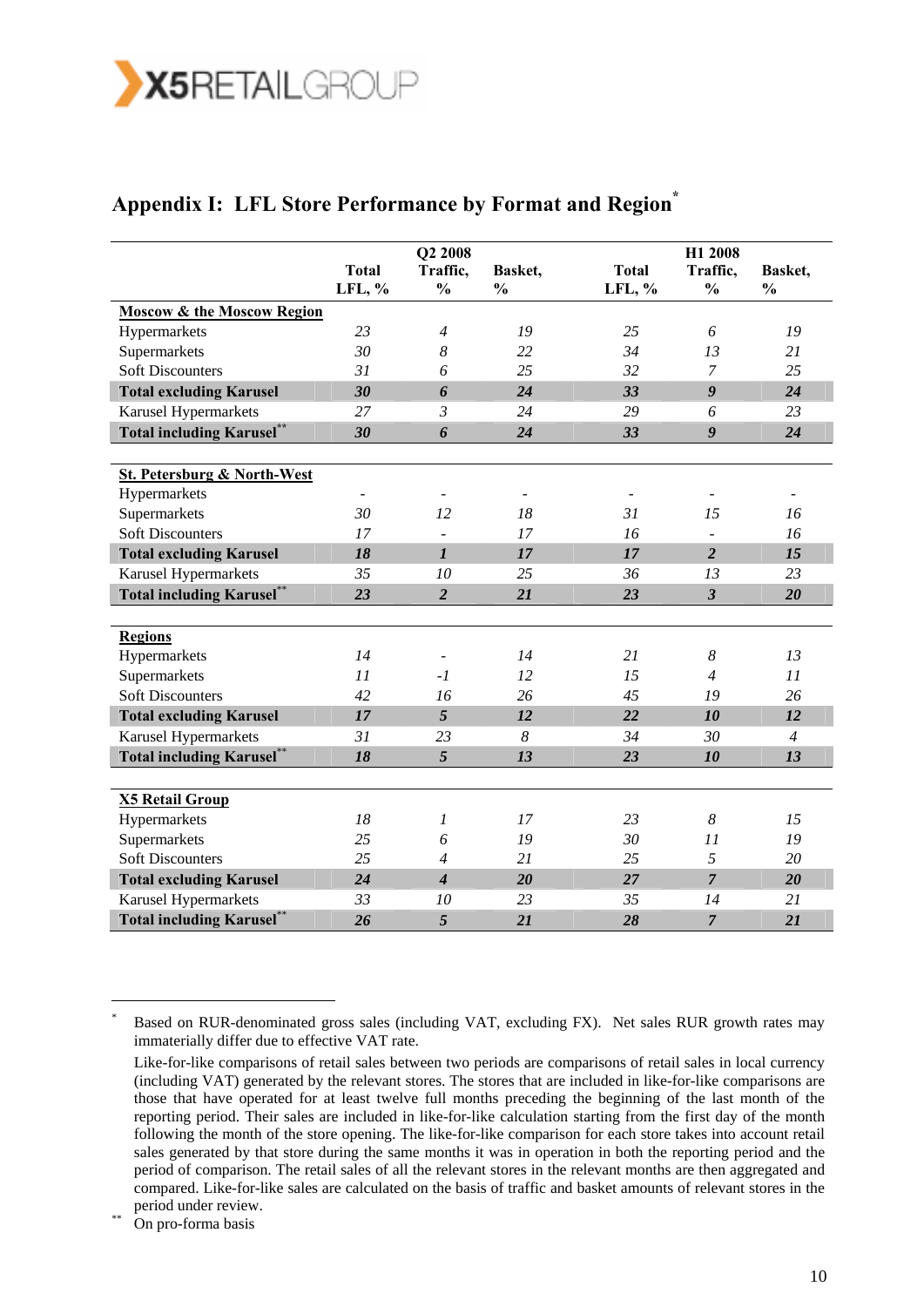![](_page_10_Picture_0.jpeg)

### **Appendix II: Net Retail Sales Performance by Region**

|                                  |          |          | % change    |           |          | % change    |
|----------------------------------|----------|----------|-------------|-----------|----------|-------------|
| <b>USD</b> mln                   | Q2 2008  | Q2 2007  | $y - 0 - y$ | H1 2008   | H1 2007  | $y - 0 - y$ |
| Moscow & the Region              | 1,073.0  | 683.2    | 57%         | 2,053.2   | 1,302.5  | 58%         |
| St. Petersburg & North-West      | 509.7    | 357.3    | 43%         | 976.1     | 684.9    | 43%         |
| Other Regions                    | 385.7    | 189.6    | 103%        | 714.3     | 344.0    | 108%        |
| <b>Total excluding Karusel</b>   | 1,968.4  | 1,230.1  | 60%         | 3,743.6   | 2,331.4  | 61%         |
| Karusel Moscow Region            | 66.0     | 41.2     | 60%         | 114.2     | 67.0     | 71%         |
| Karusel St. Petersburg & NW      | 206.9    | 135.0    | 53%         | 387.4     | 249.7    | 55%         |
| <b>Karusel Regions</b>           | 33.7     | 15.1     | 123%        | 57.3      | 26.1     | 119%        |
| <b>Total Karusel</b>             | 306.7    | 191.3    | 60%         | 558.9     | 342.8    | 63%         |
|                                  |          |          |             |           |          |             |
| <b>Total including Karusel</b> * | 2,275.1  | 1,421.4  | 60%         | 4,302.6   | 2,674.2  | 61%         |
|                                  |          |          |             |           |          |             |
|                                  |          |          | % change    |           |          | % change    |
| <b>RUR</b> mln                   |          |          | $y - 0 - y$ |           |          | $y - 0 - y$ |
| Moscow & the Region              | 25,382.3 | 17,681.5 | 44%         | 49,162.6  | 33,971.9 | 45%         |
| St. Petersburg & North-West      | 12,056.0 | 9,245.0  | 30%         | 23,371.0  | 17,864.0 | 31%         |
| Other Regions                    | 9,132.4  | 4,911.3  | 86%         | 17,103.2  | 8,972.4  | 91%         |
| <b>Total excluding Karusel</b>   | 46,570.6 | 31,837.9 | 46%         | 89,636.8  | 60,808.3 | 47%         |
| Karusel Moscow Region            | 1,566.3  | 1,069.2  | 46%         | 2,735.5   | 1,747.4  | 57%         |
| Karusel St. Petersburg & NW      | 4,897.0  | 3,494.7  | 40%         | 9,276.8   | 6,512.6  | 42%         |
| <b>Karusel Regions</b>           | 799.4    | 391.1    | 104%        | 1,371.2   | 681.1    | 101%        |
| <b>Total Karusel</b>             | 7,262.7  | 4,955.0  | 47%         | 13,383.5  | 8,941.1  | 50%         |
|                                  |          |          |             |           |          |             |
| <b>Total including Karusel</b> * | 53,833.4 | 36,792.9 | 46%         | 103,020.3 | 69,749.4 | 48%         |

 \* On pro-forma basis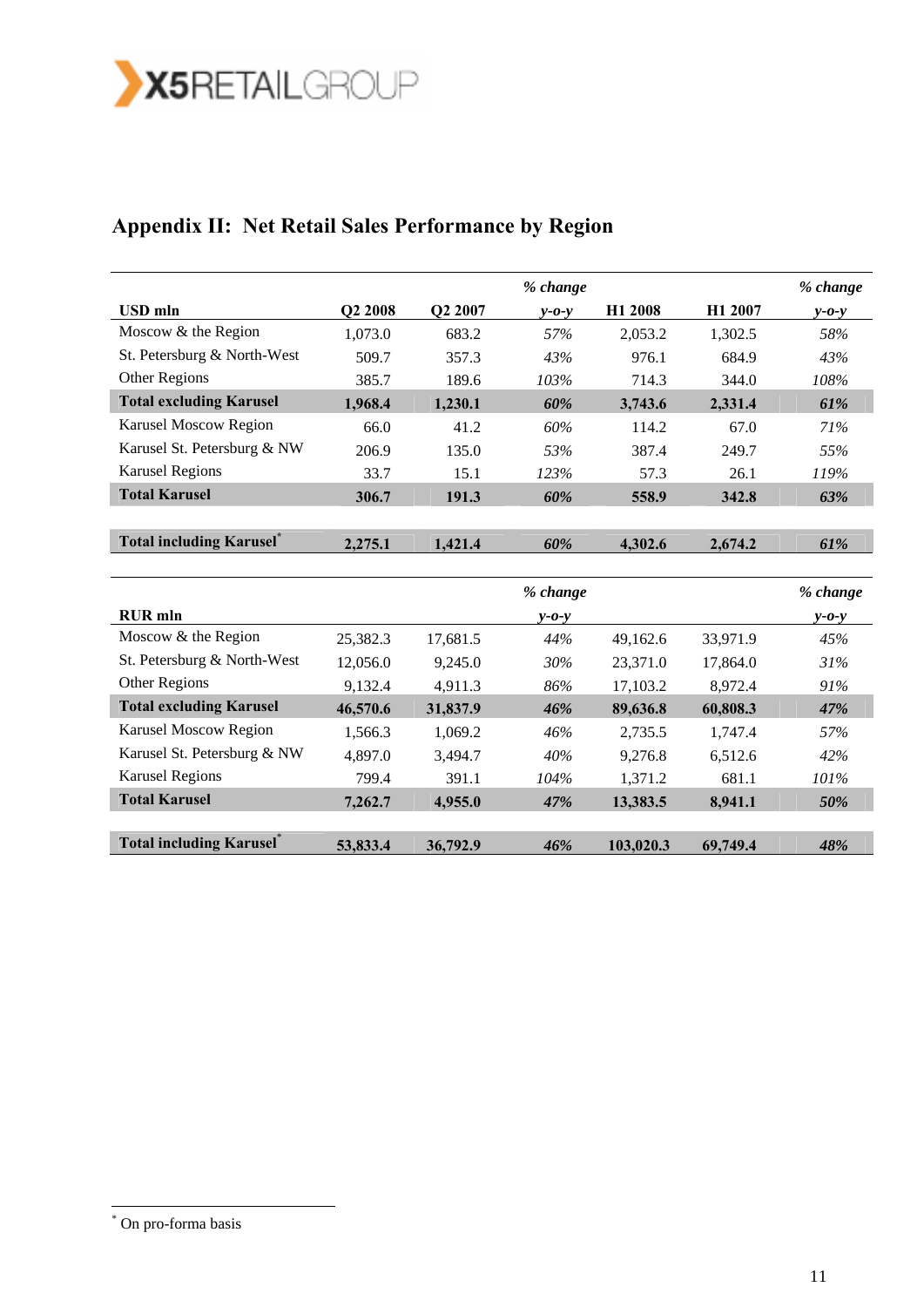![](_page_11_Picture_0.jpeg)

### **Appendix III: Average Ticket and Number of Customers**

|                                  |         |         | % change,   |         |                     | % change,   |
|----------------------------------|---------|---------|-------------|---------|---------------------|-------------|
|                                  | Q2 2008 | Q2 2007 | $y - 0 - y$ | H1 2008 | H <sub>1</sub> 2007 | $y - 0 - y$ |
| <b>Average Ticket, RUR</b>       |         |         |             |         |                     |             |
| Hypermarkets                     | 453.6   | 391.2   | 16%         | 448.5   | 395.1               | 14%         |
| Supermarkets                     | 341.8   | 296.5   | 15%         | 340.5   | 299.5               | 14%         |
| <b>Soft Discounters</b>          | 239.1   | 208.6   | 15%         | 239.1   | 209.1               | 14%         |
| <b>Total excluding Karusel</b>   | 277.8   | 244.0   | 14%         | 277.9   | 244.9               | 13%         |
| Karusel Hypermarkets             | 681.8   | 565.1   | 21%         | 666.4   | 558.6               | 19%         |
| <b>Total including Karusel</b> * | 302.0   | 264.3   | 14%         | 300.7   | 264.0               | 14%         |
|                                  |         |         |             |         |                     |             |
| <b>Average Ticket, USD</b>       |         |         |             |         |                     |             |
| Hypermarkets                     | 19.2    | 15.1    | 27%         | 18.7    | 15.1                | 24%         |
| Supermarkets                     | 14.5    | 11.5    | 26%         | 14.2    | 11.5                | 24%         |
| <b>Soft Discounters</b>          | 10.1    | 8.1     | 25%         | 10.0    | 8.0                 | 25%         |
| <b>Total excluding Karusel</b>   | 11.7    | 9.4     | 25%         | 11.6    | 9.4                 | 24%         |
| Karusel Hypermarkets             | 28.8    | 21.8    | 32%         | 27.8    | 21.4                | 30%         |
| <b>Total including Karusel</b> * | 12.8    | 10.2    | 25%         | 12.6    | 10.1                | 24%         |
|                                  |         |         |             |         |                     |             |
| # of Customers                   |         |         |             |         |                     |             |
| Hypermarkets                     | 8.0     | 6.9     | 17%         | 16.1    | 12.7                | 27%         |
| Supermarkets                     | 55.1    | 45.6    | 21%         | 107.3   | 85.8                | 25%         |
| <b>Soft Discounters</b>          | 127.8   | 96.3    | 33%         | 244.1   | 184.4               | 32%         |
| <b>Total excluding Karusel</b>   | 191.0   | 148.8   | 28%         | 367.6   | 282.8               | 30%         |
| Karusel Hypermarkets             | 12.2    | 10.0    | 21%         | 23.0    | 18.3                | 25%         |
| <b>Total including Karusel</b> * | 203.2   | 158.8   | 28%         | 390.5   | 301.1               | 30%         |

 \* On pro-forma basis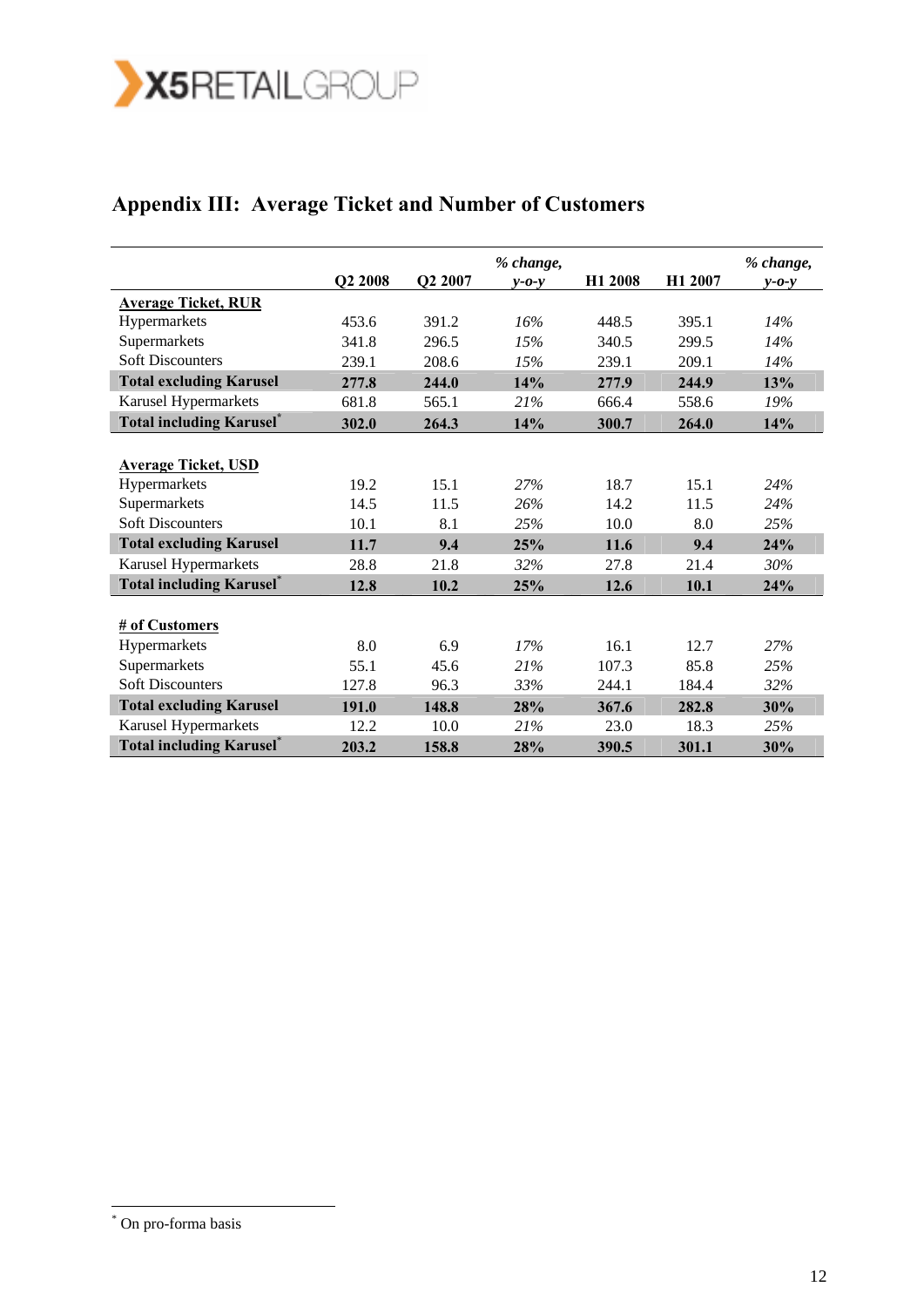![](_page_12_Picture_0.jpeg)

# **Appendix IV: Net Selling Space Addition by Format and Region**

|                                        |           |                    |           | <b>Net</b>                | <b>Net</b>                |                          |
|----------------------------------------|-----------|--------------------|-----------|---------------------------|---------------------------|--------------------------|
| Selling Space, sq. m.                  | 31-Dec-07 | As of<br>31-Mar-08 | 30-Jun-08 | <b>Added</b><br>in Q2 '08 | <b>Added</b><br>in H1 '08 | % change<br>vs 31-Dec-07 |
| <b>Moscow &amp; the Moscow Region</b>  |           |                    |           |                           |                           |                          |
| Hypermarkets                           | 17,189    | 17,189             | 18,259    | 1,070                     | 1,070                     | 6%                       |
| Supermarkets                           | 107,554   | 110,370            | 111,234   | 864                       | 3,680                     | 3%                       |
| <b>Soft Discounters</b>                | 175,101   | 180,330            | 181,335   | 1,005                     | 6,234                     | 4%                       |
| <b>Total excluding Karusel</b>         | 299,845   | 307,890            | 310,829   | 2,939                     | 10,984                    | 4%                       |
| <b>Karusel Hypermarkets</b>            |           |                    | 16,977    | 16,977                    | 16,977                    |                          |
| <b>Total including Karusel</b>         | 299,845   | 307,890            | 327,805   | 19,916                    | 27,961                    | 9%                       |
|                                        |           |                    |           |                           |                           |                          |
| <b>St. Petersburg &amp; North-West</b> |           |                    |           |                           |                           |                          |
| Hypermarkets                           |           |                    |           |                           |                           |                          |
| Supermarkets                           | 24,061    | 23,633             | 23,628    | $-5$ <sup>*</sup>         | $-433$                    | $-2%$                    |
| <b>Soft Discounters</b>                | 135,006   | 137,273            | 143,477   | 6,204                     | 8,471                     | 6%                       |
| <b>Total excluding Karusel</b>         | 159,067   | 160,906            | 167,105   | 6,199                     | 8,038                     | 5%                       |
| Karusel Hypermarkets                   |           |                    | 93,467    | 93,467                    | 93,467                    |                          |
| <b>Total including Karusel</b>         | 159,067   | 160,906            | 260,572   | 99,666                    | 101,505                   | 64%                      |
|                                        |           |                    |           |                           |                           |                          |
| <b>Regions</b>                         |           |                    |           |                           |                           |                          |
| Hypermarkets                           | 42,774    | 46,922             | 46,928    | $6^*$                     | 4,154                     | 10%                      |
| Supermarkets                           | 60,114    | 62,098             | 70,470    | 8,372                     | 10,356                    | 17%                      |
| <b>Soft Discounters</b>                | 47,410    | 61,481             | 64,508    | 3,028                     | 17,098                    | 36%                      |
| <b>Total excluding Karusel</b>         | 150,298   | 170,501            | 181,907   | 11,406                    | 31,609                    | 21%                      |
| <b>Karusel Hypermarkets</b>            |           |                    | 21,570    | 21,570                    | 21,570                    |                          |
| <b>Total including Karusel</b>         | 150,298   | 170,501            | 203,477   | 32,976                    | 53,179                    | 35%                      |
|                                        |           |                    |           |                           |                           |                          |
| <b>X5 Retail Group</b>                 |           |                    |           |                           |                           |                          |
| Hypermarkets                           | 59,963    | 64,111             | 65,187    | 1,076                     | 5,224                     | 9%                       |
| Supermarkets                           | 191,729   | 196,102            | 205,333   | 9,231                     | 13,603                    | 7%                       |
| <b>Soft Discounters</b>                | 357,517   | 379,084            | 389,321   | 10,237                    | 31,804                    | 9%                       |
| <b>Total excluding Karusel</b>         | 609,209   | 639,297            | 659,840   | 20,544                    | 50,631                    | 8%                       |
| Karusel Hypermarkets                   |           |                    | 132,014   | 132,014                   | 132,014                   |                          |
| <b>Total including Karusel</b>         | 609,209   | 639,297            | 791,854   | 152,558                   | 182,645                   | 30%                      |

 \* Adjustment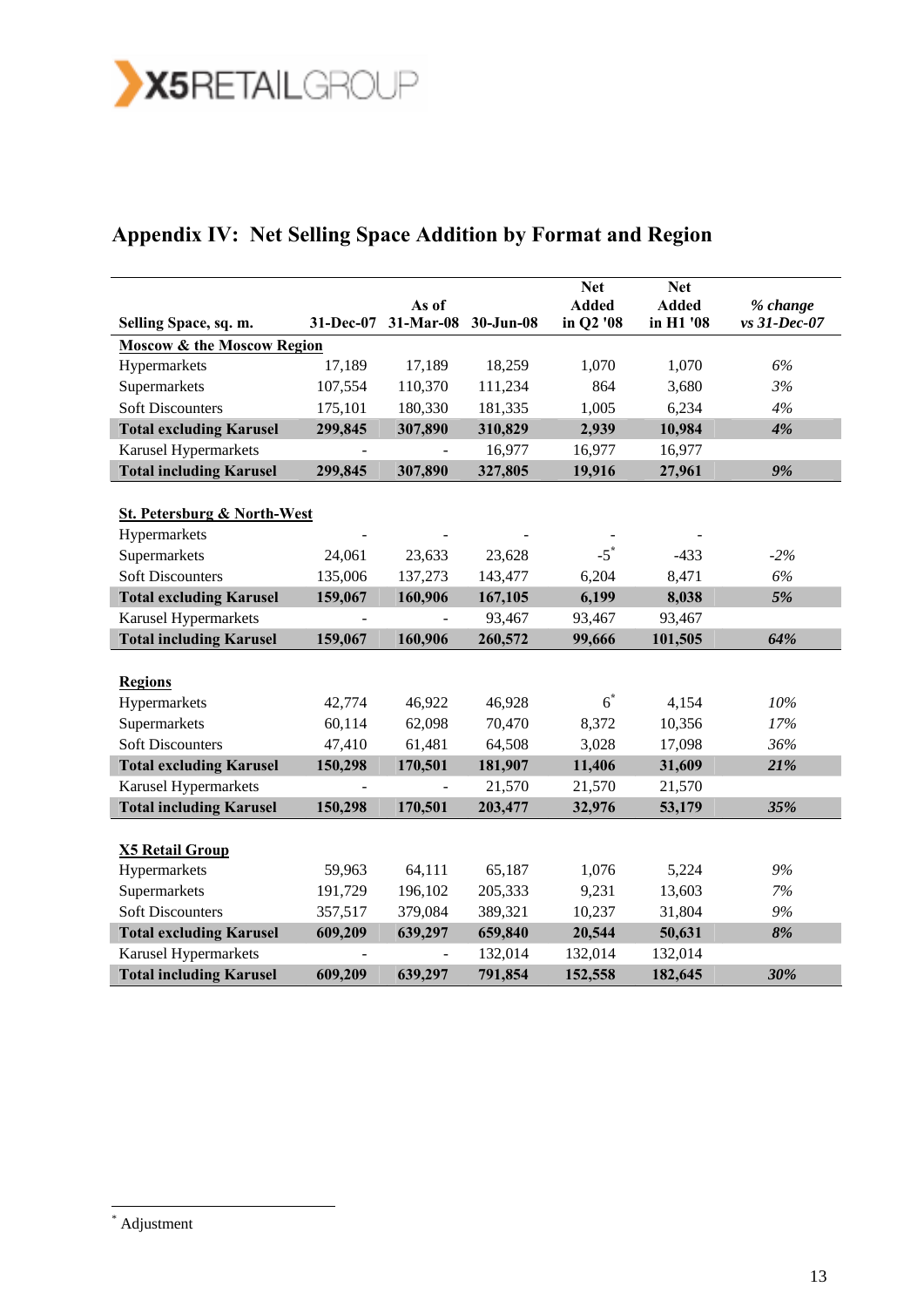![](_page_13_Picture_0.jpeg)

# **Appendix V: Net Store Addition by Format and Region**

|                                        |                |                    |                | <b>Net</b>                | <b>Net</b>                |                          |
|----------------------------------------|----------------|--------------------|----------------|---------------------------|---------------------------|--------------------------|
| # of Stores                            | 31-Dec-07      | As of<br>31-Mar-08 | 30-Jun-08      | <b>Added</b><br>in Q2 '08 | <b>Added</b><br>in H1 '08 | % change<br>vs 31-Dec-07 |
| <b>Moscow &amp; the Moscow Region</b>  |                |                    |                |                           |                           |                          |
| Hypermarkets                           | $\overline{4}$ | 4                  | 4              |                           |                           | $0\%$                    |
| Supermarkets                           | 105            | 108                | 109            | $\mathbf{1}$              | $\overline{\mathcal{L}}$  | 4%                       |
| <b>Soft Discounters</b>                | 309            | 321                | 334            | 13                        | 25                        | 8%                       |
| <b>Total excluding Karusel</b>         | 418            | 433                | 447            | 14                        | 29                        | 7%                       |
| Karusel Hypermarkets                   |                |                    | 4              | 4                         | 4                         |                          |
| <b>Total including Karusel</b>         | 418            | 433                | 451            | 18                        | 33                        | 8%                       |
|                                        |                |                    |                |                           |                           |                          |
| <b>St. Petersburg &amp; North-West</b> |                |                    |                |                           |                           |                          |
| Hypermarkets                           | $\overline{a}$ |                    |                |                           |                           |                          |
| Supermarkets                           | 19             | 18                 | 18             |                           | $-1$                      | $-5%$                    |
| <b>Soft Discounters</b>                | 244            | 249                | 259            | 10                        | 15                        | 6%                       |
| <b>Total excluding Karusel</b>         | 263            | 267                | 277            | 10                        | 14                        | 5%                       |
| Karusel Hypermarkets                   |                |                    | 15             | 15                        | 15                        |                          |
| <b>Total including Karusel</b>         | 263            | 267                | 292            | 25                        | 29                        | 11%                      |
|                                        |                |                    |                |                           |                           |                          |
| <b>Regions</b>                         |                |                    |                |                           |                           |                          |
| Hypermarkets                           | 11             | 12                 | 12             |                           | 1                         | 9%                       |
| Supermarkets                           | 55             | 57                 | 63             | 6                         | 8                         | 15%                      |
| <b>Soft Discounters</b>                | 121            | 161                | 169            | 8                         | 48                        | 40%                      |
| <b>Total excluding Karusel</b>         | 187            | 230                | 244            | 14                        | 57                        | 30%                      |
| Karusel Hypermarkets                   |                |                    | $\overline{4}$ | $\overline{4}$            | 4                         |                          |
| <b>Total including Karusel</b>         | 187            | 230                | 248            | 18                        | 61                        | 33%                      |
|                                        |                |                    |                |                           |                           |                          |
| <b>X5 Retail Group</b>                 |                |                    |                |                           |                           |                          |
| Hypermarkets                           | 15             | 16                 | 16             |                           | $\mathbf{1}$              | 7%                       |
| Supermarkets                           | 179            | 183                | 190            | 7                         | 11                        | 6%                       |
| <b>Soft Discounters</b>                | 674            | 731                | 762            | 31                        | 88                        | 13%                      |
| <b>Total excluding Karusel</b>         | 868            | 930                | 968            | 38                        | 100                       | 12%                      |
| Karusel Hypermarkets                   |                |                    | 23             | 23                        | 23                        |                          |
| <b>Total including Karusel</b>         | 868            | 930                | 991            | 61                        | 123                       | 14%                      |